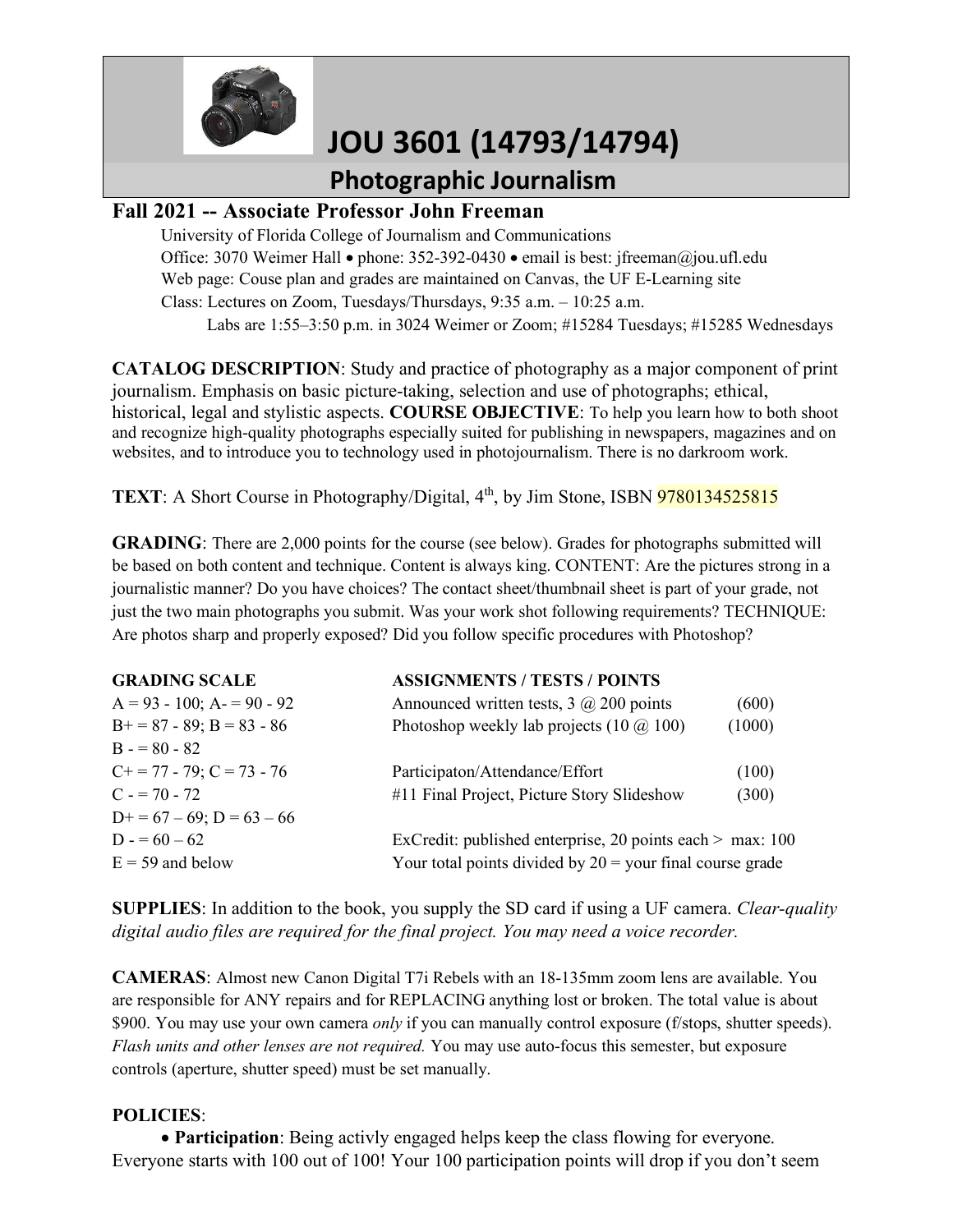engaged in the class. "Canvas" is used for most announcements, but check UFL email often.

• **Office hours**: I will be available after the T and TH lectures (10:30-11:30 a.m.) in my office, 3070 Weimer Hall. It's best to reach me on email: jfreeman@jou.ufl.edu

• **Submitting assignments**: With most assignments, you'll submit two photos plus a Photoshop-made "contact sheet" of your Top-20 images via Canvas. Caption information is required for all photos. The Top-20 contact sheet is part of the grade *–* not just your submitted photographs with captions. You should have alternative choices and show effort. Assignments will be due at the end of *your specific lab period* – by 3:50 p.m. on Tuesday or Wednesday.

• **Subjects in your photographs:** *No one should appear more than once in any assignment; find new people*. Avoid family members and close friends as subjects; be a journalist. This includes the final project. Always practice safe social distancing with subjects.

• **Late work and other penalties**: Deadlines are essential to journalism. Photos turned in late lose 10 points that day and 10 points every calendar day thereafter. Assignments submitted without catchlines or credit lines: -5 points each. Typos or spelling errors, -5. Name/fact errors: -50!! I like to operate on a no-excuses basis – please be a professional.

• **Optional Resubmission**: You may re-shoot and resubmit any one assignment from #1 - #8, even a zero. If the work is better, the higher grade is substituted for the original. (Grades are not automatically higher, but you won't get a lower one.) The optional resubmission is due at lab on Nov. 9/10. If you don't do a resubmission, there is no rounding up of the course grade.

• **No drinks and food in class**: Sorry; it is university policy that drinks and food are not allowed in class. Food is a real issue. Please, no crunchy candy wrappers or smelly onions!

• **Academic honesty**: All work must be your own. Cheating is absolutely not tolerated. It is also your responsibility to obtain correct IDs of people in your photos, and true information. Photos must be shot during this semester. You must compose the shots, determine exposure settings, push the shutter button and process Photoshop on your own. Same for the final project.

• **Special needs**: "Students requesting classroom accommodation must first register with the Dean of Students Office. The Dean of Students will provide documentation to the student who must then provide this documentation to the instructor when requesting accommodation."

• **Course evaluations:** Students are expected to provide feedback on the quality of instruction in this course by completing online evaluations at https://evaluations.ufl.edu. "Gator Evals" on Canvas are typically open during the last two weeks of the semester. Please do one.

 • **Your basic well-being**: Please contact me privately if you ever feel threatened, unsafe or sexually harassed in or out of the classroom. As faculty adviser to the National Press Photographers' Student Chapter, I am a designated Campus Security Authority.



 **ABOUT YOUR PROFESSOR**: (Because this is a photo class, here's what he looks like! Sorta.) Associate Professor John Freeman teaches this class from a professional viewpoint, acting as a newspaper picture editor. He joined the UF faculty in 1991 after working as a *Wichita Eagle* staff photographer for six years, and photojournalism instructor at Wichita State University for 10 years. He has a bachelor's degree in journalism from the University of Missouri and a master's in communications from Wichita State University. In summer 2002, he shot for six weeks at *The Record* in Bergen County, N.J., on a fellowship funded by the American Society of Newspaper Editors. Earlier he was awarded a Faculty Fellowship for eight weeks of study at *National Geographic*  magazine in Washington, D.C., and one summer Mr. Freeman shot for *The Los Angeles Times* in Orange Co., Calif. He has a sarcastic sense of humor but wants you to benefit greatly from this course. Call him **Mr. Freeman** or **Professor Freeman**, but *not* "Doctor Freeman" (he has *only* a master's). Don't call him "John" unless you're also over 50. He has won the CJC "Teacher of the Year" award twice. So listen to him, and take lots of notes to succeed.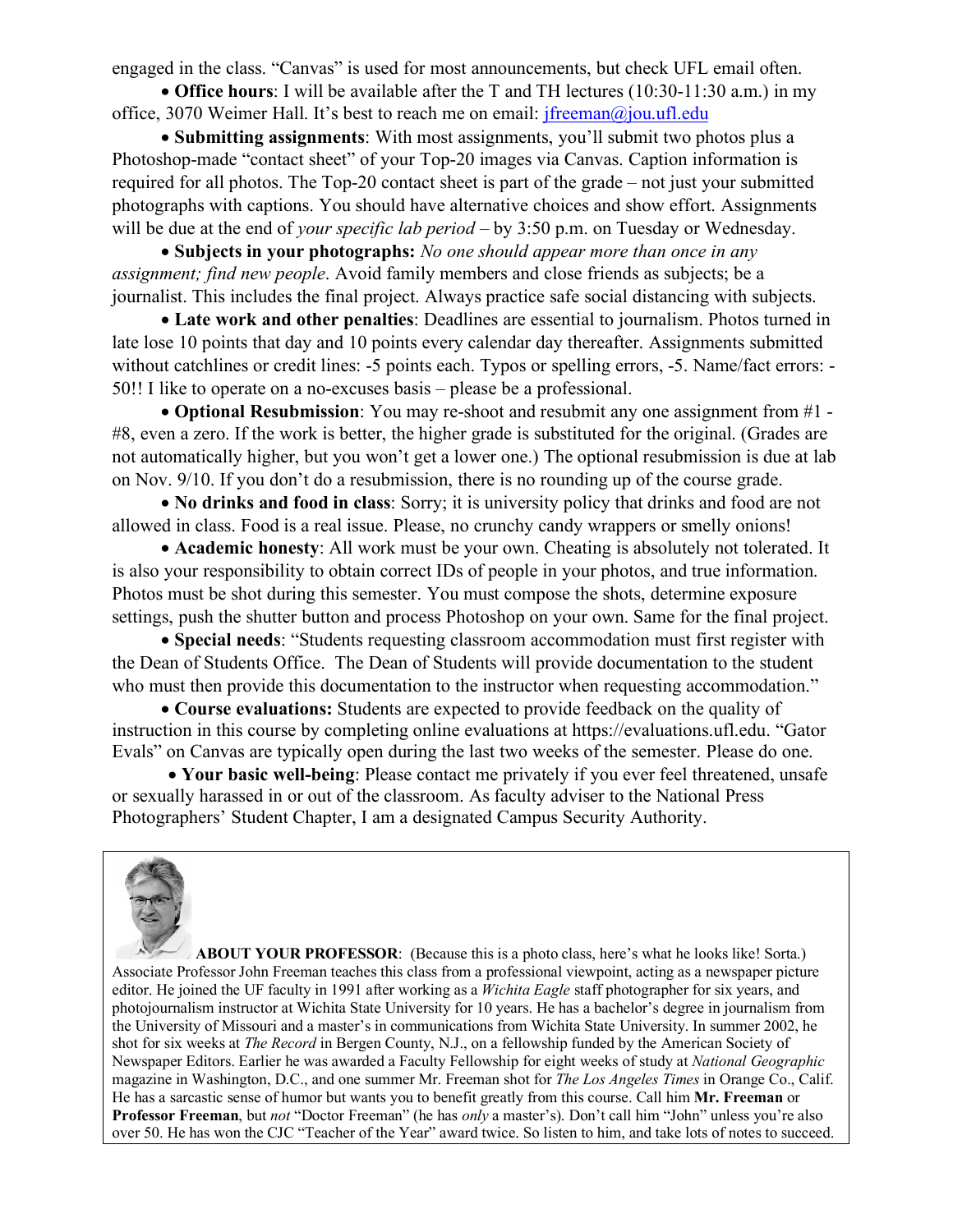Associate Professor John Freeman – [jfreeman@jou.ufl.edu](mailto:jfreeman@jou.ufl.edu)

*Always check Canvas Assignments for the latest requirements and/or clarifications!*

### **PHOTO ASSIGNMENTS (shoot in Manual mode)**

1. **Depth-of-Field/Motion**. This assignment requires that you shoot three different types of pictures using an object bigger than a football. With the two DOF photos, have other "stuff" behind your subject 10 feet or more away. Use 18mm. (a) For the *shallow* DOF part of the assignment, shoot pictures with your lens set at its widest aperture (smallest f/stop number:  $f(3.5)$ . Your meter will suggest the proper shutter speed  $-\text{don't forget about the SSSR. Subject:}$ about 1-2 feet away in low light. Background in finished pic should look blurry. If the meter's suggestion is for less than 1/15th, you're in light that's too dim and you'll get shaky photos, so move to a brighter area. (b) For the *great* DOF part of the assignment, keep lens at 18mm as in #1, have *same subject the same distance away*, shoot pictures outdoors in bright light at f/22, letting the meter determine shutter speed. Again, focus on the subject. Background should turn out sharp also. (Yes, parts A and B could be done in the same spot outdoors). (c) Taking care to "fill the frame," take stop-motion pictures outside in bright light at 1/2000th, letting the meter suggest the right f/stop. Be sure the person is in focus; the background sharpness doesn't matter in this shot. The 1/2000th shot should freeze subject motion and can be posed. Subject is to be moving right/left (or) up/down in these photos. Do not photograph moving cars or animals. Photoshop parts #a and #b (same subject), and #c -- plus make a contact sheet. For captions, just type this description: Shallow DOF, Great DOF, and Stop Motion. File names? Save these as: YourLastName1a.jpg, YourLastName1b.jpg and 1cYourLastName.jpg (notice 1c comes first).

2. **Head Shot**. Make these journalistic vertical close-up photos of someone's face. Fill your frame and use an ultra-plain, out-of-focus, one-tone background. This assignment calls for posed picture in soft, natural (sun) light that you find. Do not shoot at 18mm because the face will look bowed/stretched/awful. Do you have Rembrandt or rim light? Is person facing the light? Eye contact is required here (have subjects look at the camera). Avoid bright, direct sunlight. Photograph two subjects, each in different locations and put nine of each subject on the contact sheet. Vary their poses. Use other tips from class. Look at the "bad" examples online, too. Two photos + contacts. *Examples: [http://www.jou.ufl.edu/people/faculty/jfreeman/3601-p~1.htm](http://www.jou.ufl.edu/people/faculty/jfreeman/3601-p%7E1.htm)*

3. **Quality of light**. The way light looks will make or break many pictures. It changes all the time. Find natural sunlit *daytime* situations that looks interesting--yet fleeting--because of the lighting. Look indoors and outdoors, up and down. On a sunny day, shoot early in the morning or late in the evening. Strong backlighting produces silhouetted subjects. Find unposed scenes as you catch a unique moment. You must have a human form (or large animal) somewhere in the photo, and remember to capture one of the three main topics that were presented in class. Do not use flash. Two photos + contacts. *Examples: http://faculty.jou.ufl.edu/jfreeman/3601-q~2.htm*

4. **Environmental Portrait/Person Working**. This assignment requires shooting two parts--use different subjects for each part and shoot them in different locations. For the Environmental Portrait, background and surroundings are important, although your subject still needs to show up well. You're the boss for this posed session. Watch the composition to help make a nice photo. Can we tell the subject's occupation? We need some atmosphere. Part II, Person Working, must be an unposed photo of someone else doing an interesting visual job. Avoid dull, sittingbehind-the-desk photos, on the phone or typing. Try for an unusual angle. The person must be recognizable--don't forget to show the subject's face. The location is not so important. Select the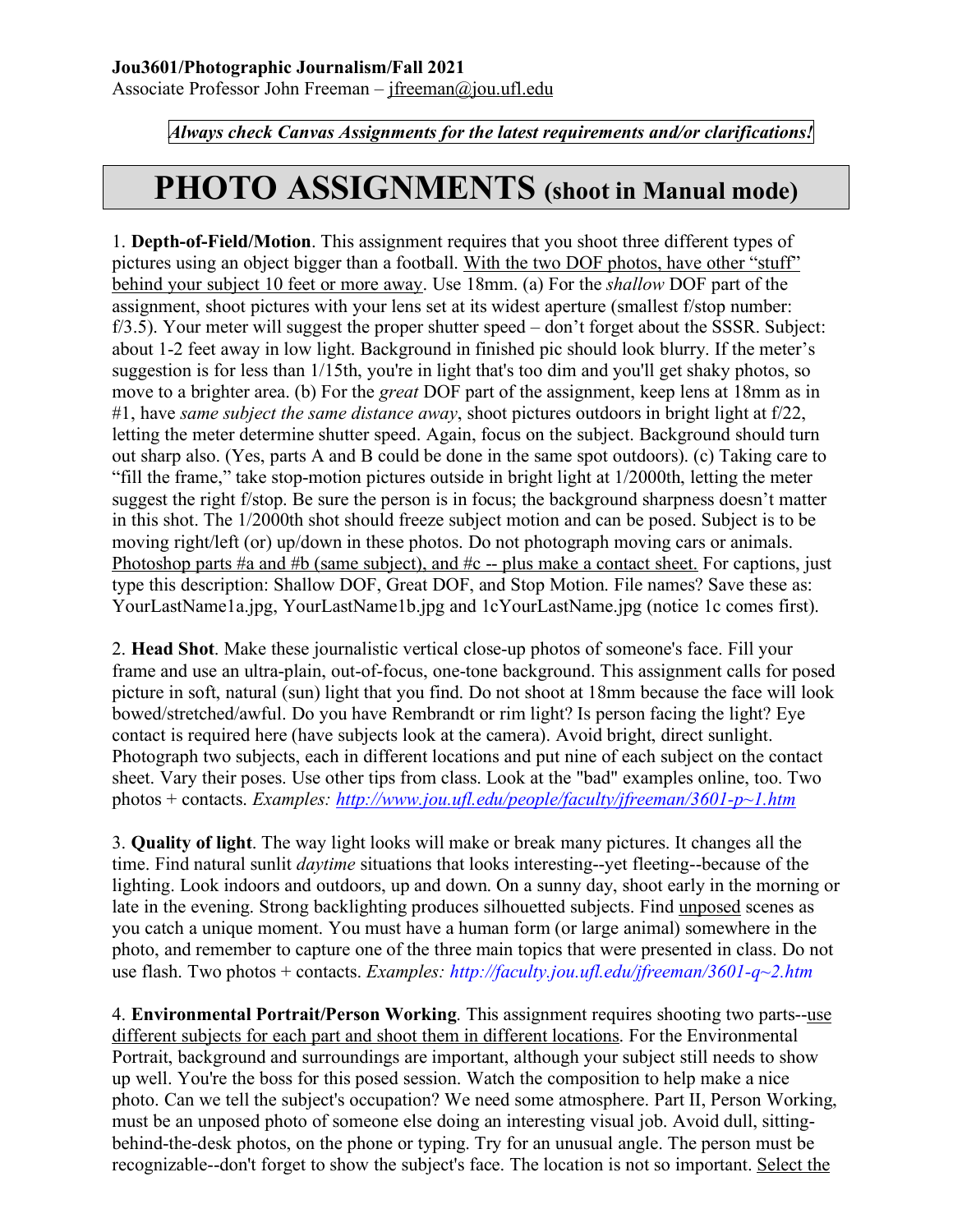one best image from each style. Turn in two files – one Environmental and one Person Working. The contact sheet must clearly show both types. Do not "mix" the styles when shooting each subject. *Examples: [http://www.jou.ufl.edu/people/faculty/jfreeman/3601-w~1.htm](http://www.jou.ufl.edu/people/faculty/jfreeman/3601-w%7E1.htm)*

5. **Interaction**. Take candid feature photos in situations involving only three people (no extra bodies in the background!) Show how these people are interrelating, or not. Watch the composition and ask, "What is my bonus element?" Be sure the photo is unposed. Avoid tonal mergers. Don't let subjects look at the camera. Must be strangers, not people you know. Remember, only three people! Do they "pop out?" An exception is made for this assignment ONLY: No IDs are required, to free up your creativity. Avoid tonal-merging, overlapping people. Don't forget the contact sheet is part of the grade. Submit two shots that vary in composition.*Examples: [http://www.jou.ufl.edu/people/faculty/jfreeman/3601-i~1.htm](http://www.jou.ufl.edu/people/faculty/jfreeman/3601-i%7E1.htm)*

6. **Weather**. (*Two* photos needed; only one can be passive). How can you relate the weather situation to a newspaper reader and also make an interesting picture? It's usually done with people in the pictures doing a weather-related activities. Let things happen and find candid situations. Draw on tips you've picked up from other assignments to help make these photos publishable quality. Look for people enjoying or confronting the weather. Remember facial expressions always help. Photos must be "found"—not posed. Get published in the *Alligator* if timely and good. *Examples: [http://www.jou.ufl.edu/people/faculty/jfreeman/3601-r~1.htm](http://www.jou.ufl.edu/people/faculty/jfreeman/3601-r%7E1.htm)*

7. **Sports**. This can be from any sport: indoors (it's much harder to get sharp), outdoors, game or solo action (but avoid shooting only solo tennis; contacts should show other efforts). Can you catch the peak action? Is the scene "frozen?" How close can you get? Do the subjects stand out well? You must have one unposed "sports action" photo and one "sports feature," from one event/place, or two action shots that look different. Let's see faces! Choose a situation your lens can get close to. Use telephoto. Yes, these can be at a practice. Try to show competition. *Examples: [http://www.jou.ufl.edu/people/faculty/jfreeman/3601-s~1.htm](http://www.jou.ufl.edu/people/faculty/jfreeman/3601-s%7E1.htm)*

**8. Flash.** Using techniques discussed in class and covered in the textbook, use your camera's pop-up flash in a creative manner. This could be a posed environmental portrait, a blurred-flash action shot or anything that shows a sharp subject lit by the flash. You'll need a lit-up background, neon lights, car lights at night, computer screens in back, atmosphere inside a restaurant, etc. with subject close to the camera and in dim, dark light. One photo + contact sheet.

**9. Final Project Preview.** Pitch your FP story idea (50 pts.) and show two photos (25 pts. each)

**10. Event**. This is a gallery of 5-10 images submitted with a short caption block. Full explanation will be presented in class lecture and on the (updated) Canvas "Assignments" page.

**FINAL PROJECT**: This project will take up the final 2-3 weeks of the course, and the pictures will be all candid (not posed). You are documenting life -- not directing it. No faked photos! Please, no family members or roommates. Find someone with a story to tell. Recording and editing excellent audio is a big part of the grade. Produce a picture story on one person you can be around. Document his/her lifestyle: maybe school, work, home, sports or recreation. Plan on visiting 3+ locations. You'll need about 20-30 great horizontal pictures and a 90-second soundtrack. The FP counts as three regular assignments, and should demonstrate you can shoot and recognize good photos. Full submission procedures will be explained in class. Your presentation can be made with any slideshow software you know, such as Premiere Pro or iMovie (but remove all moving transitions). The project is DUE and will be shown during the final lab so you can share it with your classmates.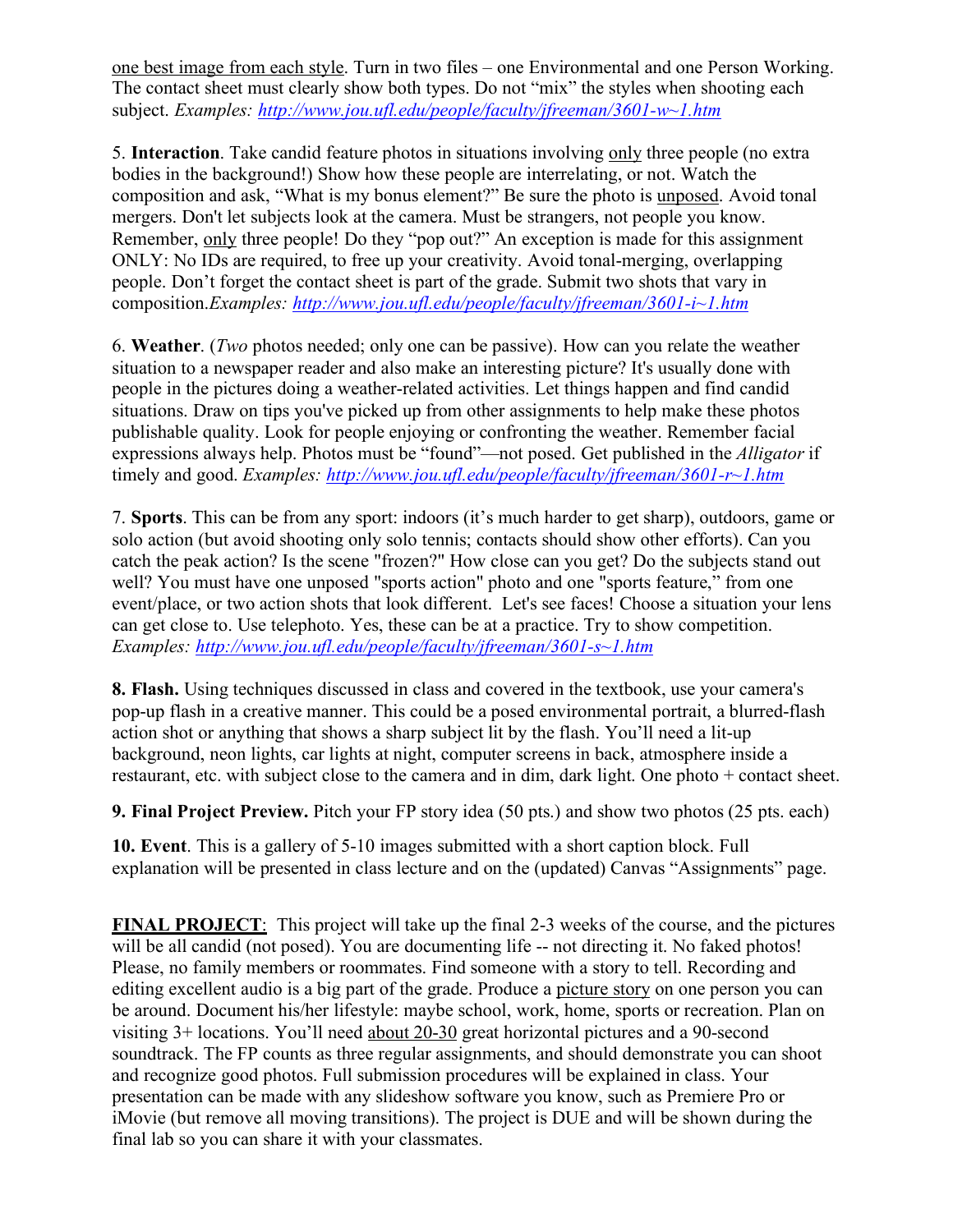#### **Jou3601/Photographic Journalism/Fall 2021**

Associate Professor John Freeman – [jfreeman@jou.ufl.edu](mailto:jfreeman@jou.ufl.edu)

## **Tentative Course Plan (Dates)**

| Aug. 24: Syllabus, Triangle of Photography; enterprise, the ethics of take, make and fake<br>Lab: Student introductions; The Hearst Contest<br>Sept. 26: The Three Big Tips explained, review                                                              |
|------------------------------------------------------------------------------------------------------------------------------------------------------------------------------------------------------------------------------------------------------------|
| Aug. 31: Basic camera operations; Text Chapters #1-3, #9<br>Lab: UF camera checkout, bring an SD card; explain practice assignment<br>Sept. 2: Previous first-week photos; finish camera operations; catch-up; DSLR simulator                              |
| Sept. 7: "Through the Years" slideshow, UF/Hearst alumni success, PJ friends<br>Lab: Chapters 4-5 (Photoshop intro); one "best photo" Practice shot due at end of lab<br>Sept. 9: Discuss assignment #1, DOF/Motion                                        |
| Sept. 14: Discuss #2, Head Shots (natural daylight); Text Chapter 8<br>Lab: Assignment #1, DOF/Motion, three photos, one contact sheet due at end of lab<br>Sept. 16: $Quiz #1$ – on Canvas. Find a computer. This does not include #2 Head Shots material |
| Sept. 21: Discuss #3, Quality of Light; composition, Text Chapters 8-9; Captions<br>Lab: Assignment #2, Head Shots, due<br>Sept. 23: More Q of Light; Atlanta, Boston, Daytona, Memphis; Instagram                                                         |
| Sept. 28: Discuss #4, Environmental Portrait, Person Working<br>Lab: Assignment #3, Quality of Light, due<br>Sept. 30: Annie Leibovitz slideshow, text pages 2 plus 166-169                                                                                |
| Oct. 5: Discuss #5, Interaction PPT<br>Lab: Assignment #4, Workers, due<br>Oct. 7: Slideshow: Henri Cartier-Bresson, page 35                                                                                                                               |
| Oct. 12: Discuss #6, Weather; review for test #2<br>Lab: Assignment #5, Interaction, due<br>Oct. 14: NPPA, daily job of photojournalists, Text Chapter 10                                                                                                  |
| Oct. 19: Discuss #7, Sports, review Chapter 1; page 36<br>Lab: Assignment #6, Weather, due<br>Oct. 21: Quiz #2 on Canvas. Find a computer. Timed Quiz.                                                                                                     |
|                                                                                                                                                                                                                                                            |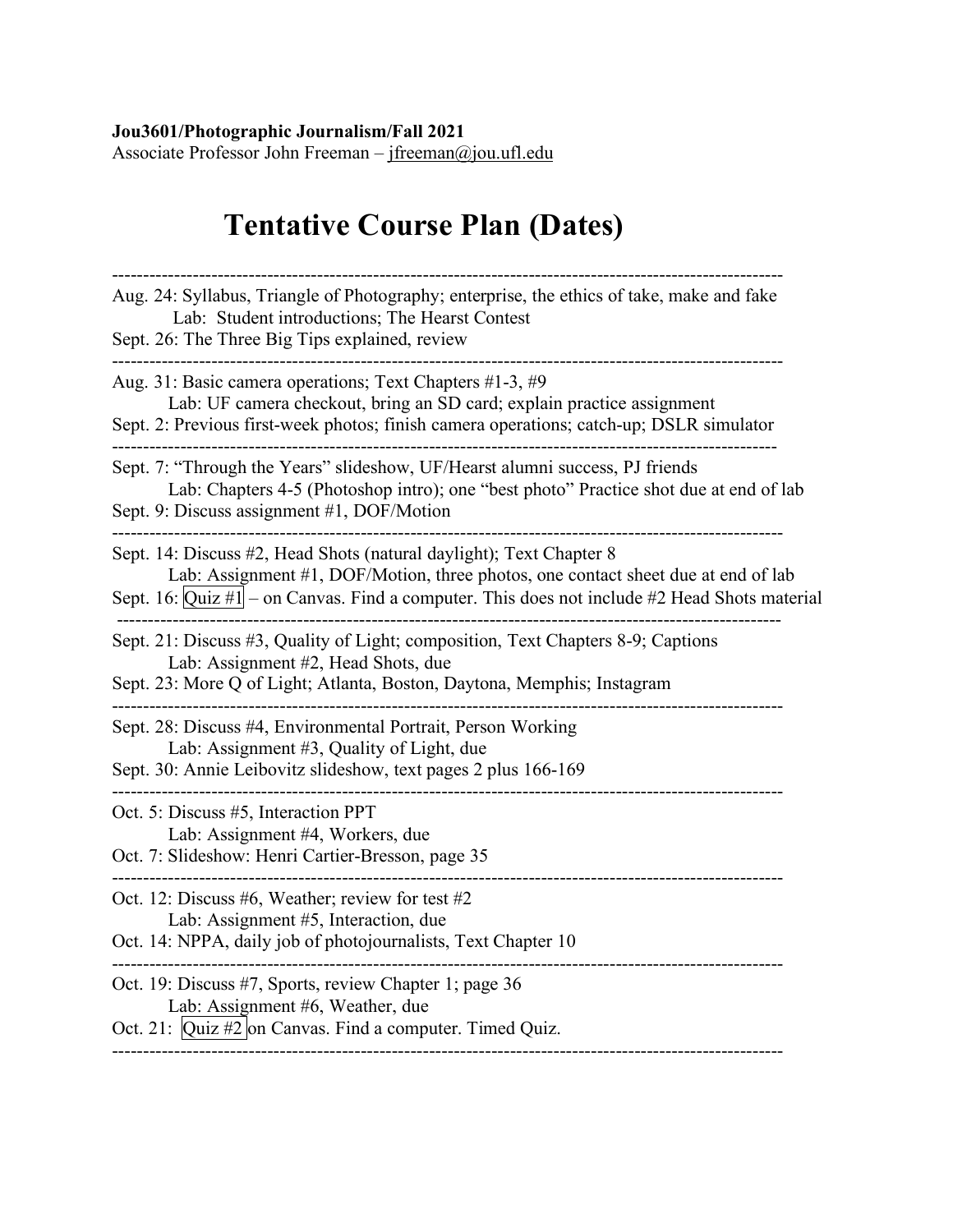| Oct. 26: Review Weather; possible guest speaker<br>Lab: Assignment #7, Sports, due<br>Oct. 28: Discuss Final Project guidelines                                                                                                                                                                        |  |
|--------------------------------------------------------------------------------------------------------------------------------------------------------------------------------------------------------------------------------------------------------------------------------------------------------|--|
| Nov. 2: W. Eugene Smith slideshow; Text page 197<br>Lab: Assignment #8, Flash, Due<br>Nov. 4: Flash/Strobe techniques; Text pages 146-151                                                                                                                                                              |  |
| Nov. 9: Digital Manipulation and Ethics discussion, Text page 112-113<br>Lab: Topics TBA; Optional resubmission is due at the end of lab.<br>Nov. 11: (*Veterans Day Holiday, no class.*)                                                                                                              |  |
| Nov. 16: Photoillustrations, p. 100-109; Issues of Taste and Ethics – conversial photos<br>Lab: #9 – Make the "Pitch" of your Final Project + 2 photos (100 points)<br>Nov. 18: Historical Photos PPT, Wire Services discussion, page 198                                                              |  |
| Nov. 23: Independent Field Research; use the time to shoot your final project<br>Lab: (Thanksgiving Holiday; no labs Tuesday or Wednesday)<br>Nov. 25: (Thanksgiving Holiday; no class)                                                                                                                |  |
| Nov. 30: National Geographic discussion<br>Lab: Review sound editing, Audacity; bring in images from final project for critique<br>Dec. 2: Last blast Photoshop, text slides, final prep for Final Project, review for Test #3                                                                         |  |
| Dec. 7: Quiz #3 on Canvas. Find a computer. Timed Quiz.<br>Lab:<br>* Submit Final Project; it must be 100-percent ready <i>before</i> class<br>* Return UF cameras to equipment room, Room G-020 in Weimer Hall<br>* One optional resubmission due: Drop in Canvas/Resubmission, indicate assignment # |  |

\* Extra-credit links should be submitted as notes in Extra Credit field on Canvas